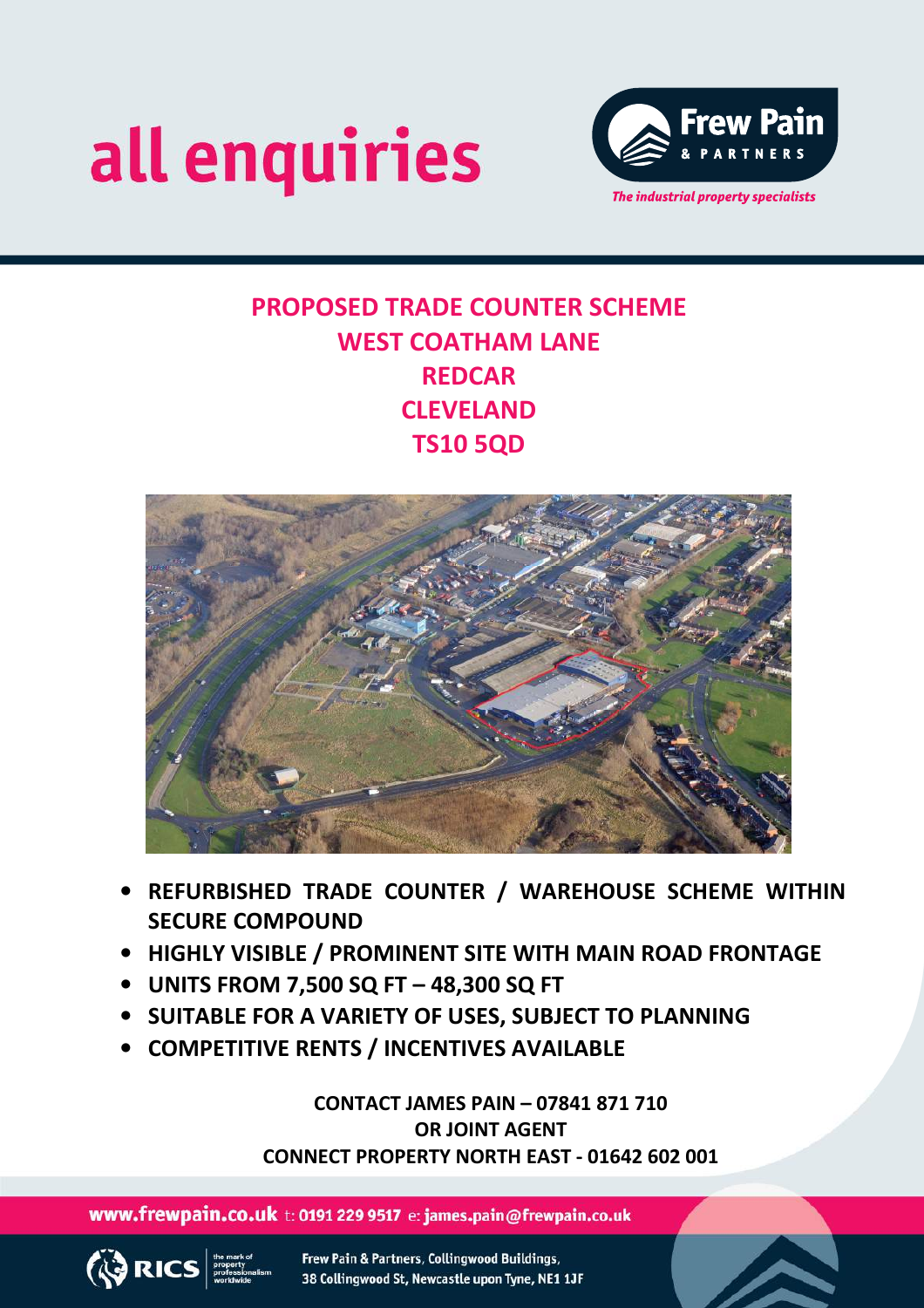

**PROPOSED LAYOUT** 



F492 Printed by Ravensworth 01670 713330

## www.frewpain.co.uk t: 0191 229 9517 e: james.pain@frewpain.co.uk

IMPORTANT NOTICE: FREW PAIN & PARTNERS LTD for themselves and for the vendors and lessors of the property give notice that. (i) These particulars are set out as a general outline only for the guidance of intending purchase